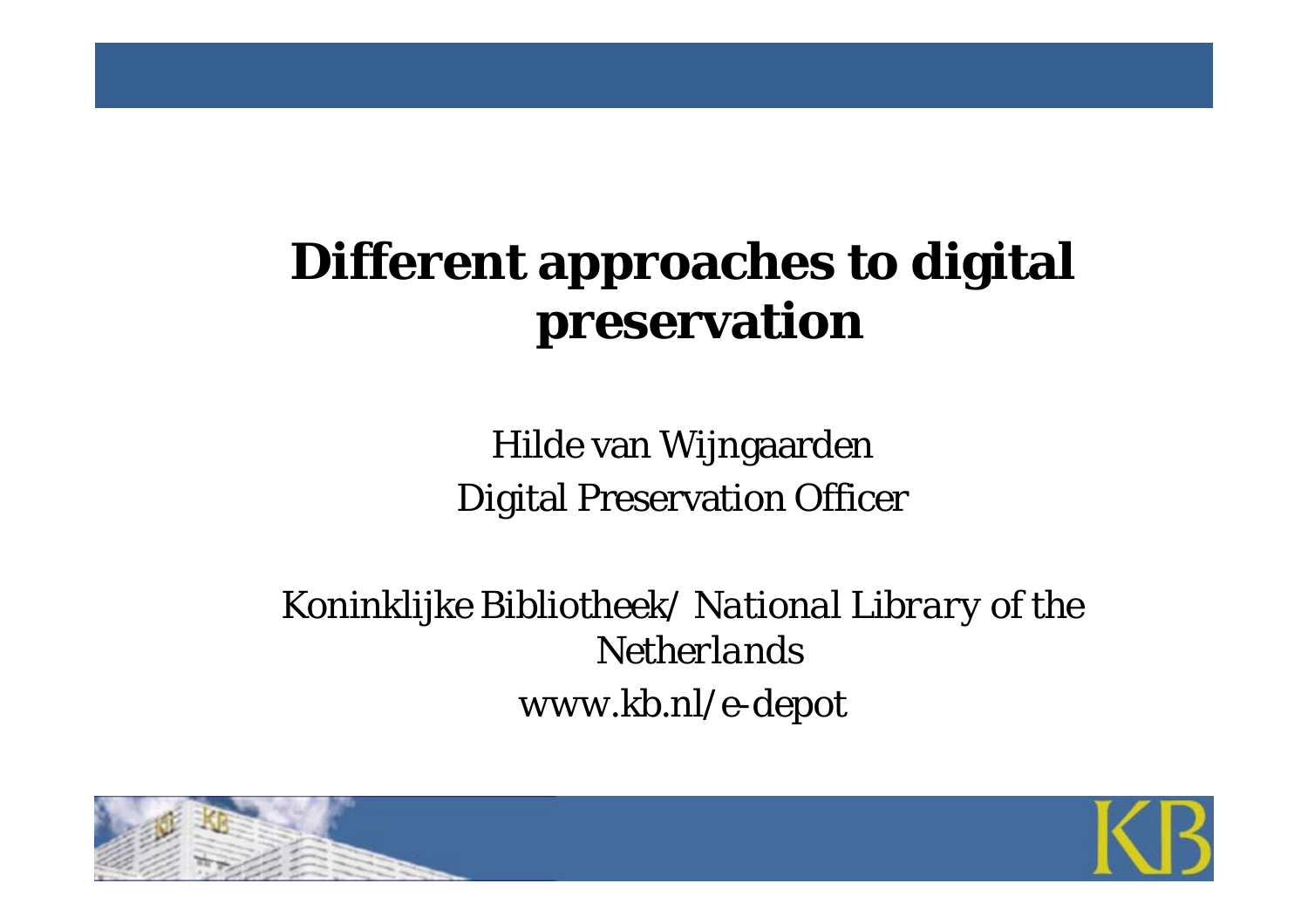#### **Digital preservation:**

**ASafe storage** 

 $\mathbb Z$ Preservation metadata

 $\mathbb{Z}$ Permanent access



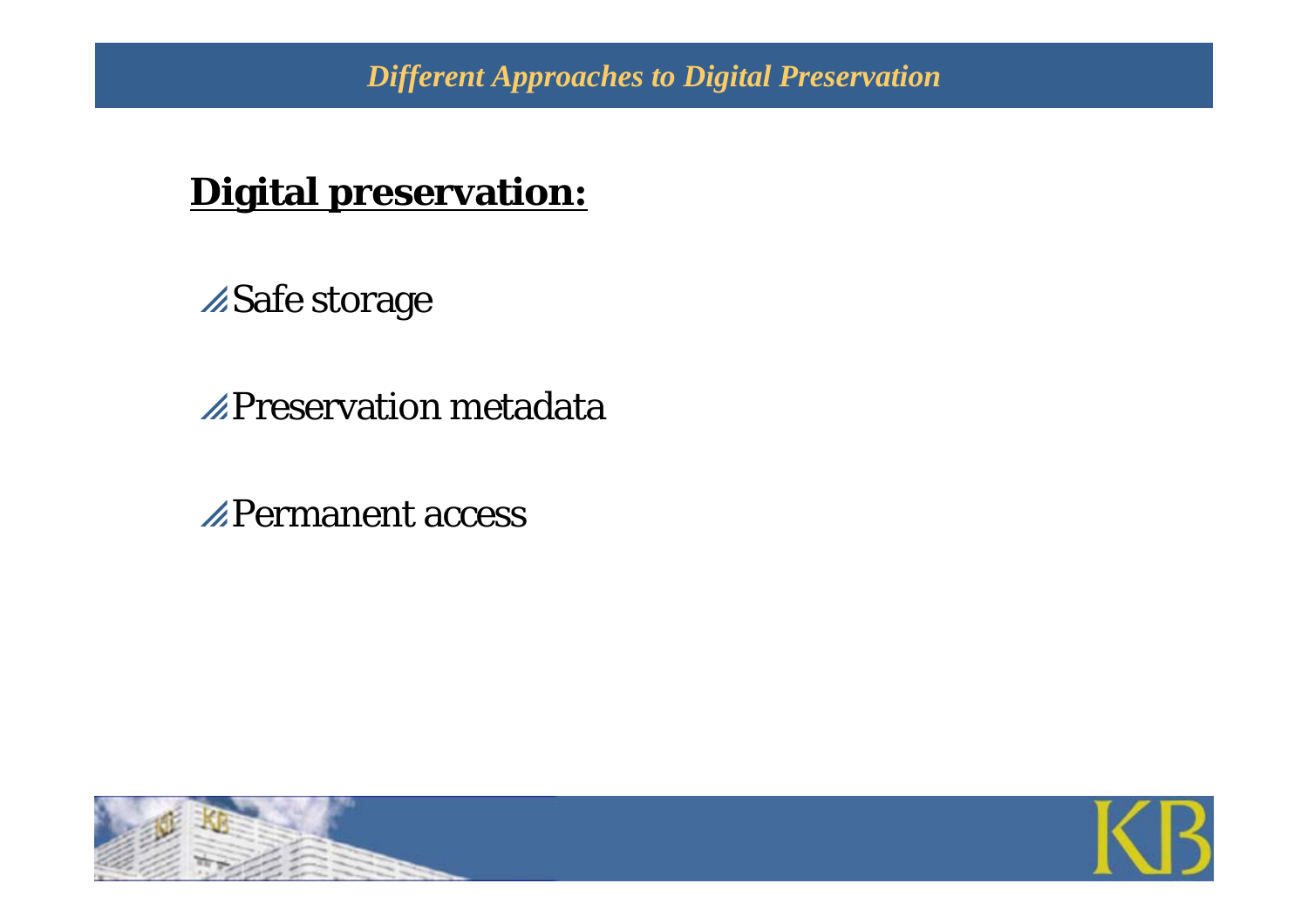#### **Safe storage:**

**Secure storage media Z**Seperating storage from access  $\mathbb Z$ Refreshment procedures **Back-up procedures**  $\mathbb Z$ International standard: OAIS  $\n *A*Trusted depositionies\n$ 



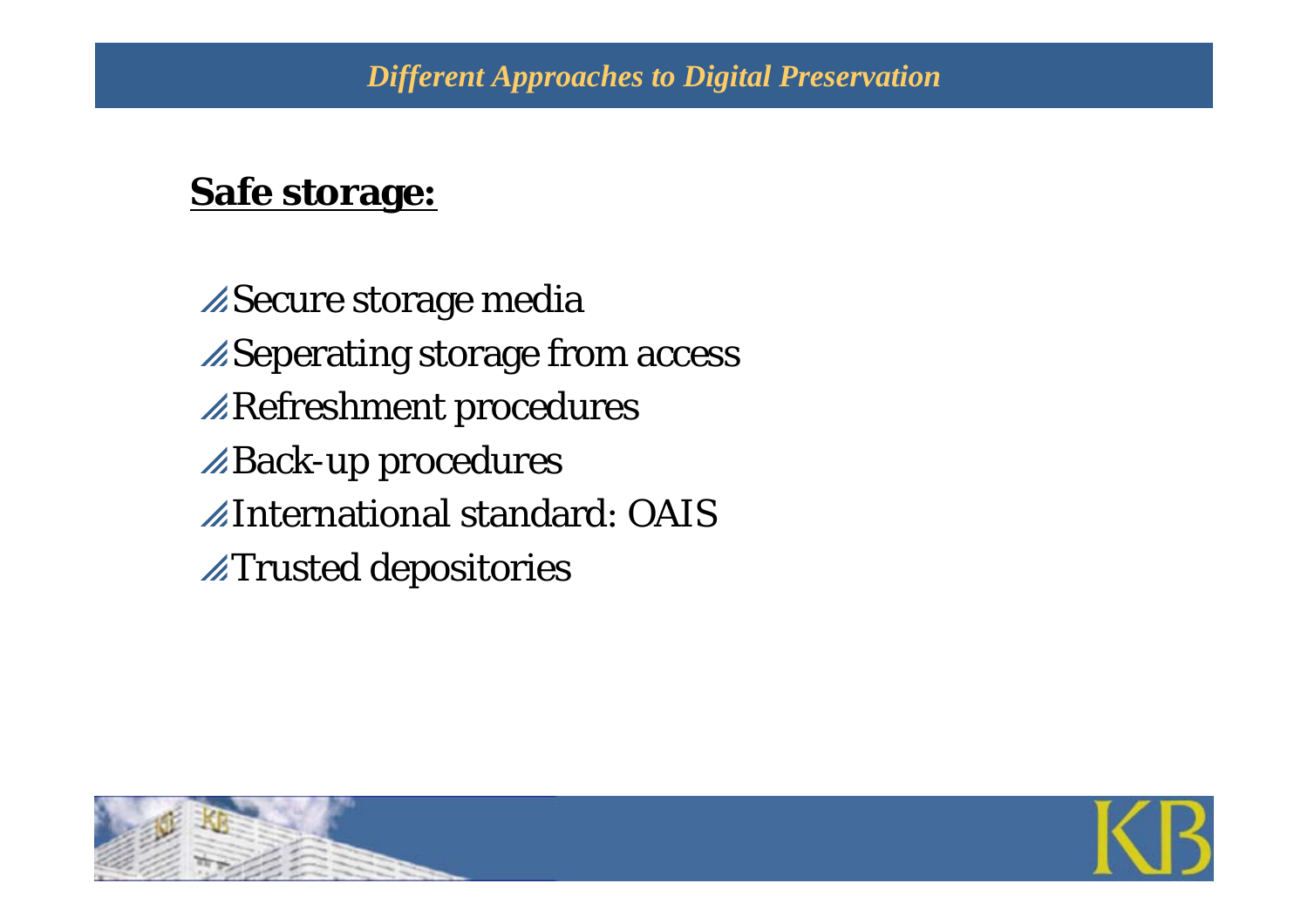#### **Preservation metadata:**

**ZContent description** 

 $\mathscr{A}$ Specific preservation information:  $\mathscr{L}$ Provenance  $\mathbb{Z}$ Rights  $\n *A* Technical metadata$ 

#### $\mathbb Z$ File format information



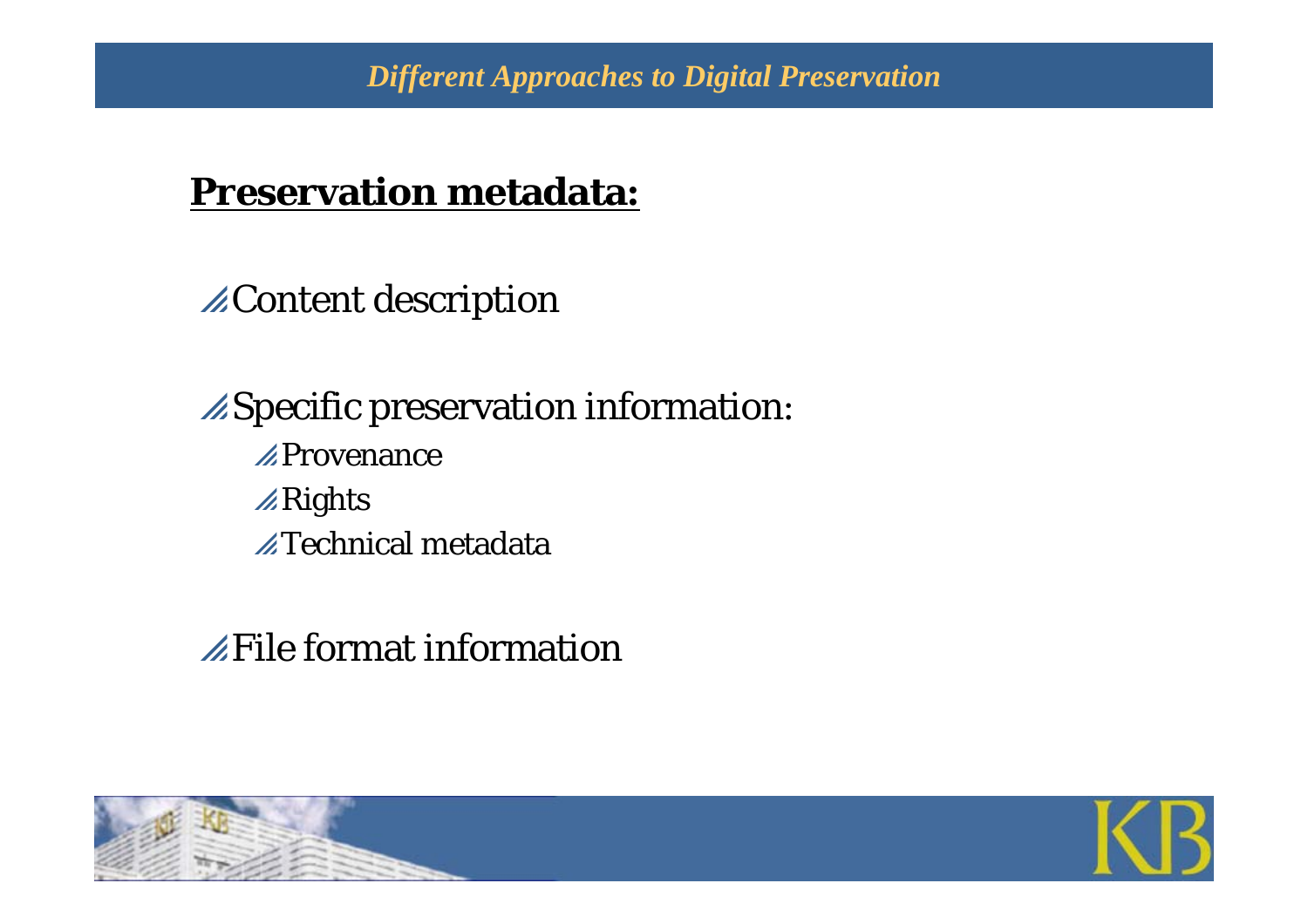#### **Permanent access:**

 $\mathbb Z$ Rendering may become impossible due to obsolescence of soft- and hardware

 $\mathbb Z$ Different strategies possible

 $\mathscr{L}$ Goal and audience have to be determined



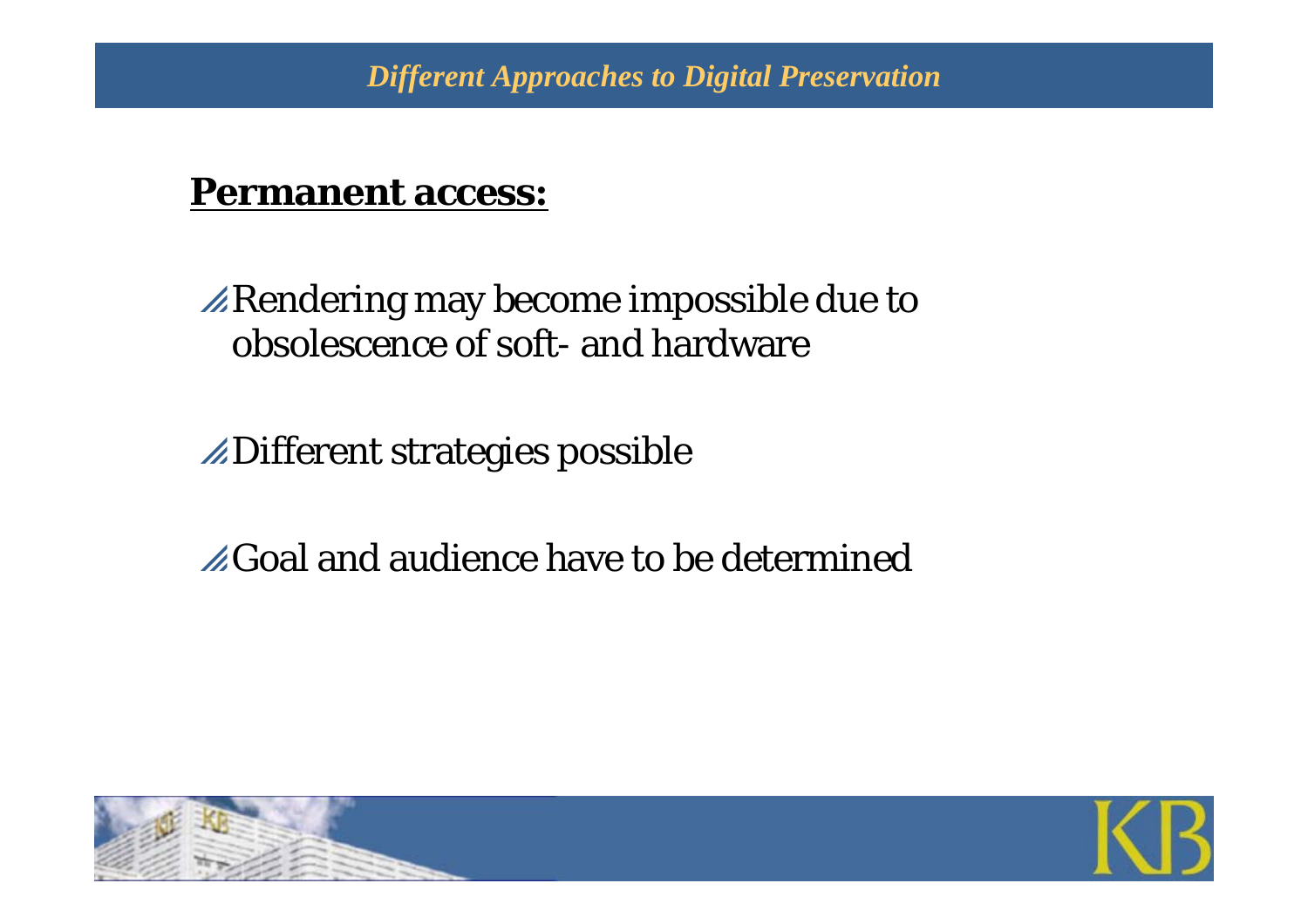#### **Permanent access policy:**

 $\mathscr{A}$ What kind of digital objects is the repository responsible for?

 $\mathbb Z$ Fixed format texts, web resources, complex digital objects, datasets, programmes, …

- $\mathbb Z$ What do you want to render in the future?
	- $\mathscr{A}$ Keep the original?

 $\mathscr{A}$ What is the original?

 $\mathscr{A}$ Offer extended functionalities?

 $\mathscr{A}$ How do you want to provide this access?

 $\mathscr{A}$ Options for the user?

 $\mathbb Z$ Provide the software or give a recommendation?



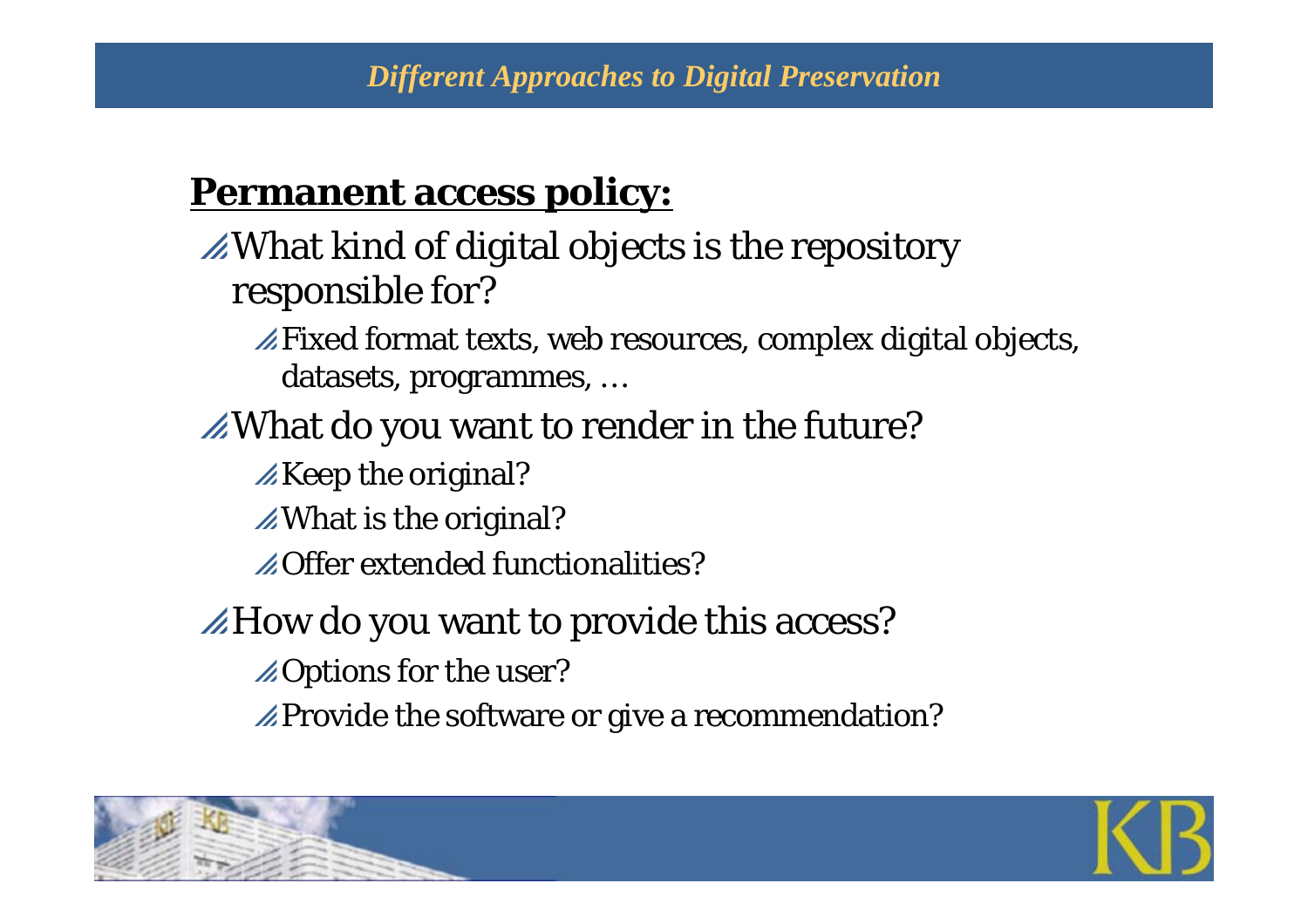#### **Possible strategies: Processing the original:**

- **AMigration**
- $\mathbb Z$ Normalisation
- $\n *\triangle* Data-extraction\n$

# **Keeping the original:**

- $\mathbb Z$ Emulation
- $\mathbb Z$ Encapsulation
- $\mathbb Z$ Technology preservation (Hardware museum)
- $\mathbb{Z}$ Re-engineering/Data recovery/Digital archaeology



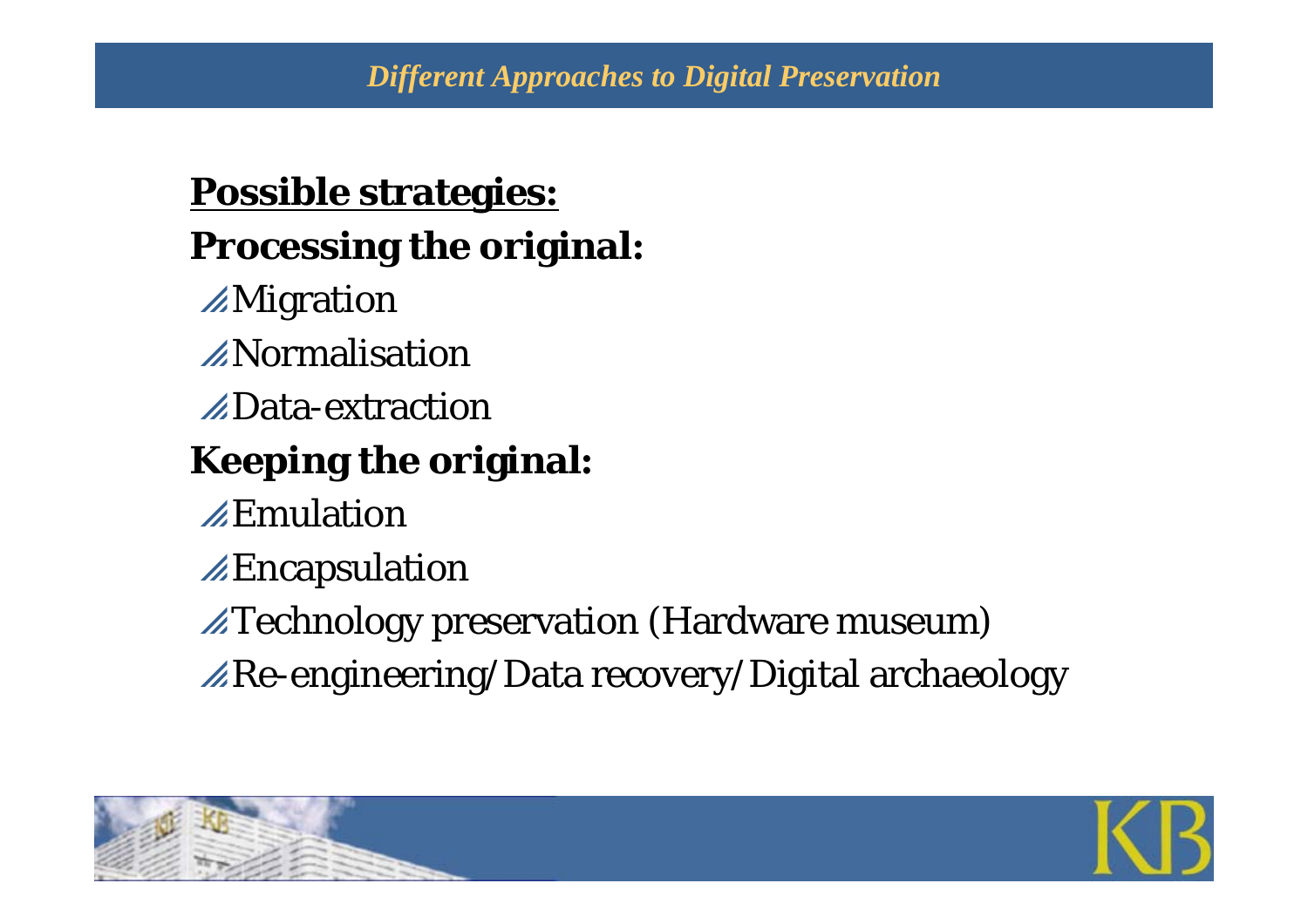#### *Different Approaches to Digital Preservation*

### **Migration**

 $\mathbb{Z}$ Hardware migration: refreshment  $\n *A* Transferring data to new carriers\n$ **ASoftware migration:**  $\mathscr{A}$ Migrate to a new version of the same format  $\mathscr{A}$ Migrate to another format  $\mathbb Z$ Migration at point of access

#### **Examples:**

- $\mathscr A$  Dutch digital preservation testbed: Migration of wordprocessing documents
- $\mathbb Z$  Scientific data archives like EROS, NASA,SDSC
- $\mathscr A$  Camileon: Migration-on-request

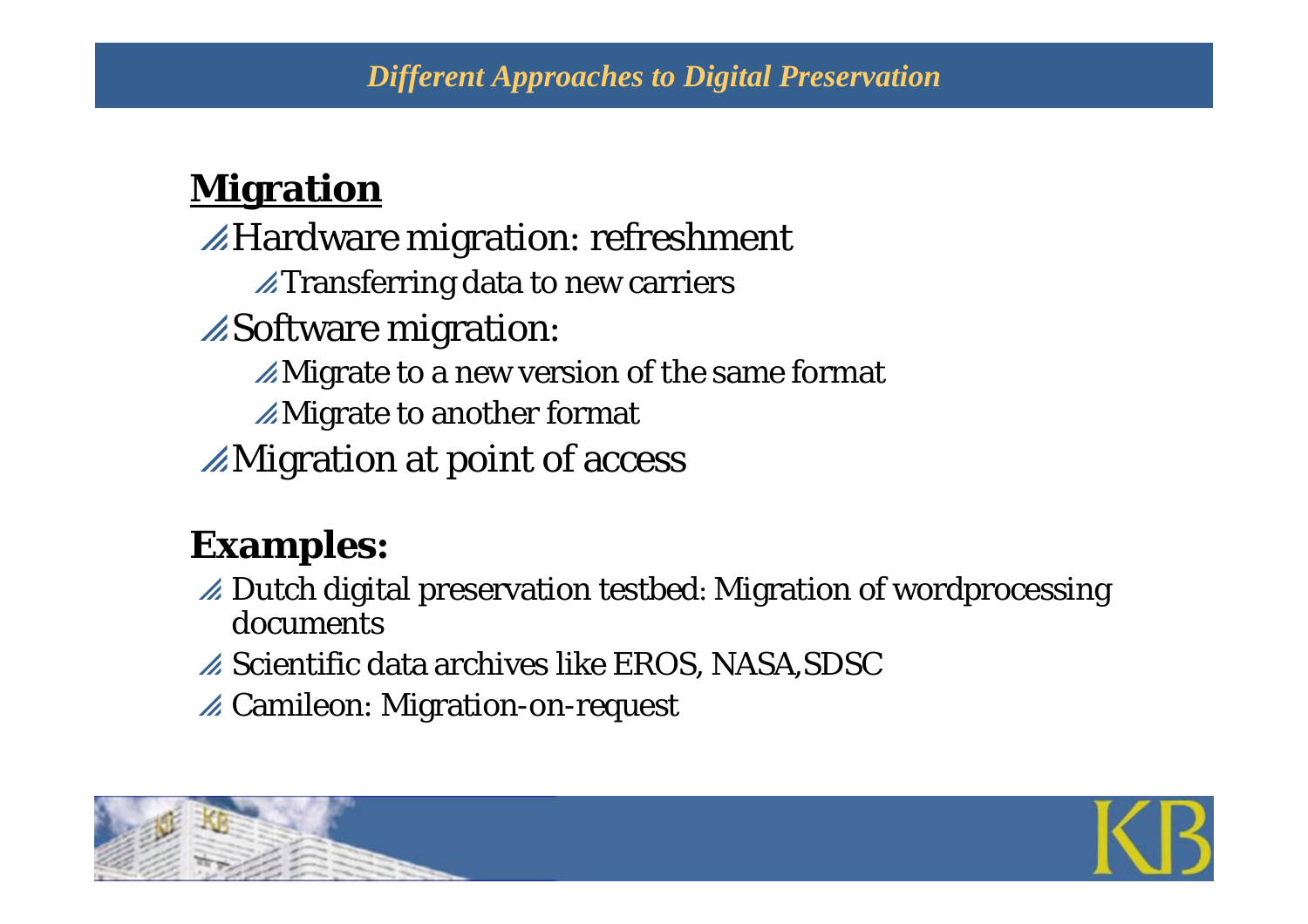#### *Different Approaches to Digital Preservation*



Even a 'simple' conversion from WordPerfect to Word 97, shows how many differences can appear…

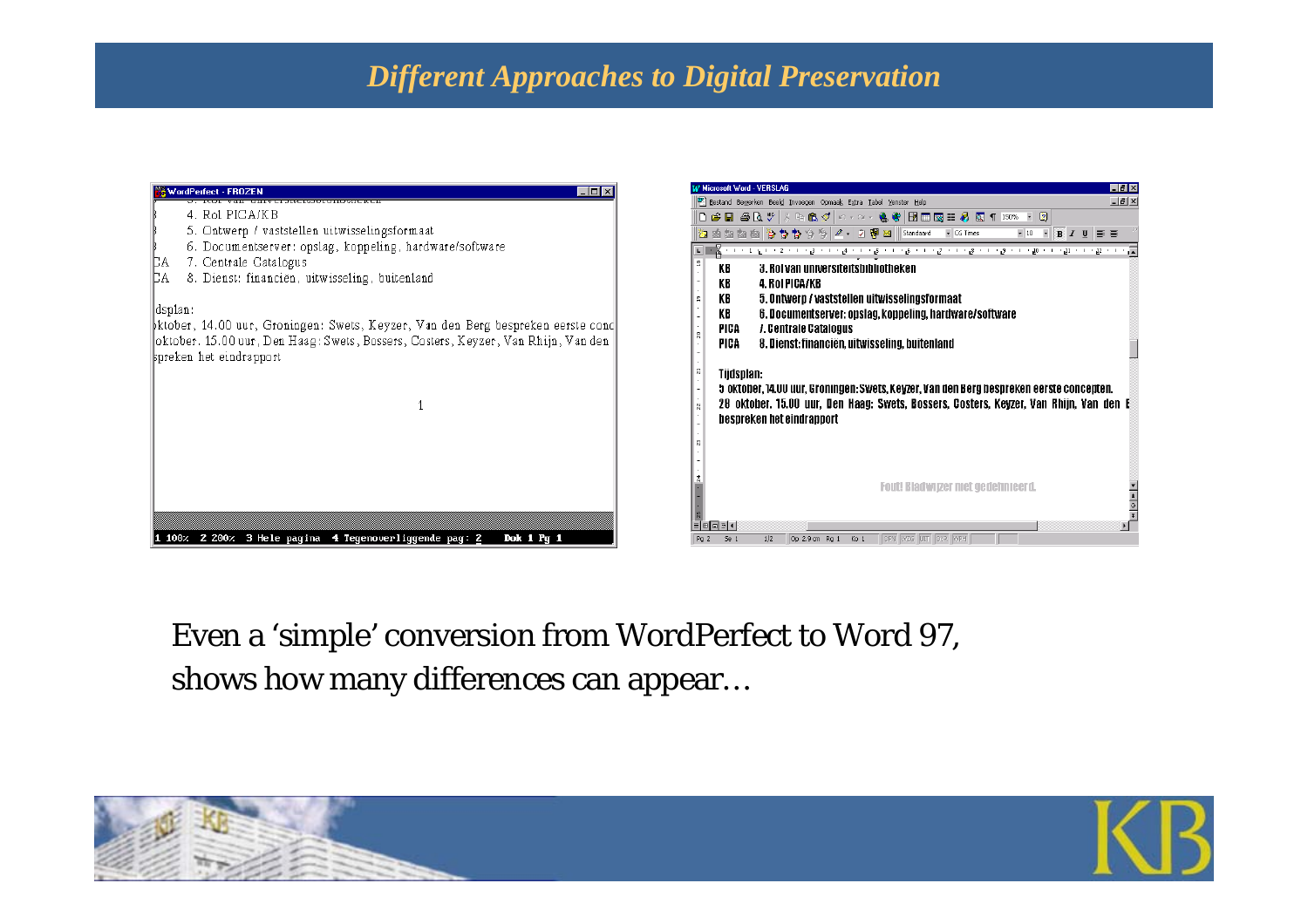**WordPerfect - FROZEN** 

<u>mi v Ci Jiwci with thickin</u>

 $4.$  Ro1 PICA/KB

5. Ontwerp / vaststellen uitwisselingsformaat

6. Documentserver: opslag, koppeling, hardware/software

7. Centrale Catalogus DА

þд. 8. Dienst: financiën, uitwisseling, buitenland

dsplan:

ktober, 14.00 uur, Groningen: Swets, Keyzer, Van den Berg bespreken eerste cond oktober. 15.00 uur, Den Haag: Swets, Bossers, Costers, Keyzer, Van Rhijn, Van den spreken het eindrapport

1

 $|$  .  $|$   $\Box$   $|$   $\times$ 

100% 2 200% 3 Hele pagina 4 Tegenoverliggende pag:  $\underline{2}$ **Dok 1 Pg 1**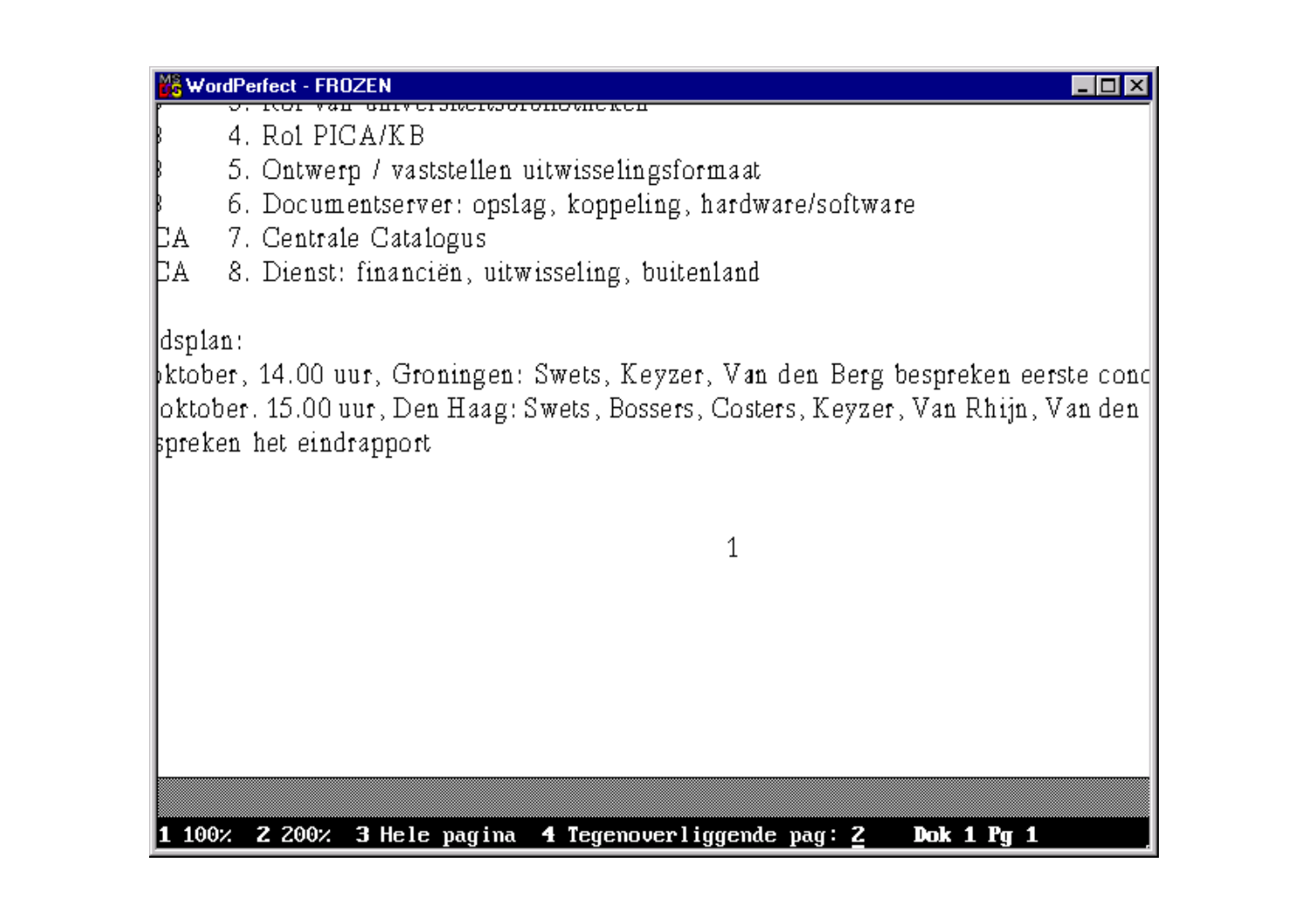| <b>Microsoft Word - VERSLAG</b><br>- P ×                                                                                                                     |                                                                                          |                                                                                                                              |                  |  |
|--------------------------------------------------------------------------------------------------------------------------------------------------------------|------------------------------------------------------------------------------------------|------------------------------------------------------------------------------------------------------------------------------|------------------|--|
|                                                                                                                                                              |                                                                                          | Bestand Bewerken Beeld Invoegen Opmaak Extra Tabel Venster Help                                                              | <u> - Ial xi</u> |  |
|                                                                                                                                                              |                                                                                          | 國靈壓重多<br>$\overline{2}$<br>$\alpha$ 150%<br>$\overline{\mathbf{r}}$                                                          |                  |  |
|                                                                                                                                                              | 調調圖                                                                                      | 2 @ ⊠<br> なななるる  クー<br>$\blacktriangleright$ CG Times<br>$\overline{\phantom{a}}$<br>青青<br>Standaard<br>$-10$<br>$B$ $I$ $U$ |                  |  |
| $\overline{\mathbb{A}}$ יי יצ $\mathbb{P}$ יי יצ $\mathbb{P}$ יי יצ $\mathbb{R}$ יי יצ $\mathbb{Z}$ יי יצ $\mathbb{Z}$ יי יצ $\mathbb{Z}$ יי יצ $\mathbb{Z}$ |                                                                                          |                                                                                                                              |                  |  |
| ≌                                                                                                                                                            | KB                                                                                       | <b>3. Rol van universiteitsbibliotheken</b>                                                                                  |                  |  |
|                                                                                                                                                              | KB                                                                                       | <b>4. ROI PICA/KB</b>                                                                                                        |                  |  |
| g                                                                                                                                                            | KB                                                                                       | 5. Ontwerp / vaststellen uitwisselingsformaat                                                                                |                  |  |
|                                                                                                                                                              | KB.                                                                                      | 6. Documentserver: opslag, koppeling, hardware/software                                                                      |                  |  |
| ន                                                                                                                                                            | PICA                                                                                     | 7. Centrale Catalogus                                                                                                        |                  |  |
|                                                                                                                                                              | <b>PICA</b>                                                                              | 8. Dienst: financiën, uitwisseling, buitenland                                                                               |                  |  |
|                                                                                                                                                              |                                                                                          |                                                                                                                              |                  |  |
| ដ                                                                                                                                                            | Tijdsplan:                                                                               |                                                                                                                              |                  |  |
|                                                                                                                                                              | 5 oktober, 14.00 uur, Groningen: Swets, Keyzer, Van den Berg bespreken eerste concepten. |                                                                                                                              |                  |  |
| 28 oktober. 15.00 uur, Den Haag: Swets, Bossers, Costers, Keyzer, Van Rhijn, Van den E<br>Ŋ                                                                  |                                                                                          |                                                                                                                              |                  |  |
|                                                                                                                                                              |                                                                                          | bespreken het eindrapport                                                                                                    |                  |  |
| ని                                                                                                                                                           |                                                                                          |                                                                                                                              |                  |  |
|                                                                                                                                                              |                                                                                          |                                                                                                                              |                  |  |
|                                                                                                                                                              |                                                                                          |                                                                                                                              |                  |  |
|                                                                                                                                                              |                                                                                          | Fout! Bladwiger met gedefinieerd.                                                                                            |                  |  |
|                                                                                                                                                              |                                                                                          |                                                                                                                              | $rac{1}{\circ}$  |  |
|                                                                                                                                                              |                                                                                          |                                                                                                                              |                  |  |
|                                                                                                                                                              | □ □ □ □ ◀                                                                                |                                                                                                                              |                  |  |
| Pg 2                                                                                                                                                         | Se 1                                                                                     | 1/2<br>Op 2.9 cm Rg 1<br>OPN WZG<br><b>LUTT</b><br>OVR.<br><b>WPH</b><br>Ko 1                                                |                  |  |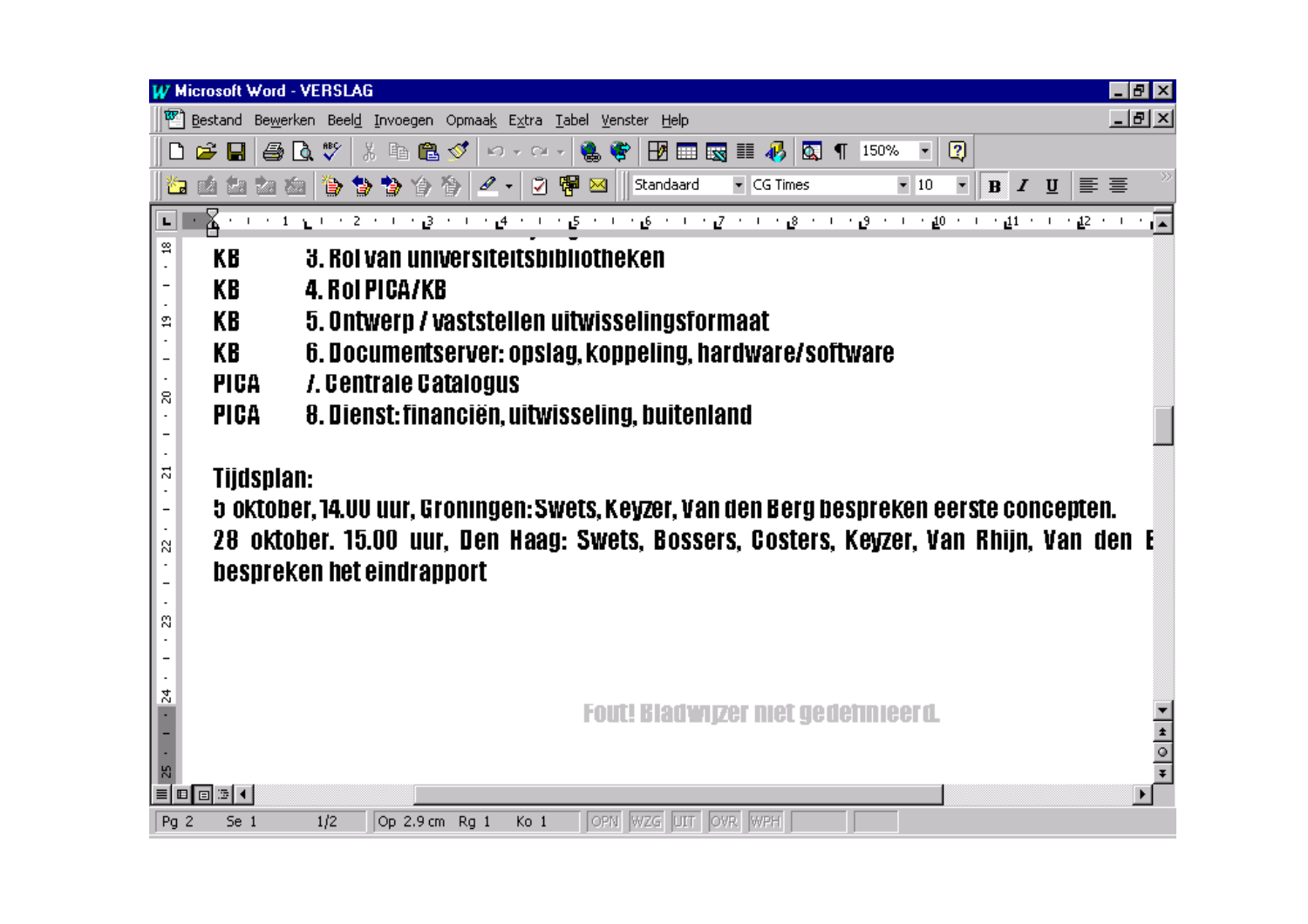### **Migration:**

## **Advantages**

 $\mathscr{A}$ Conversion functionality supplied with software

 $\mathbb Z$  Result has a format that is familiar to the user

 $\mathbb Z$ New functionalities possible

# **Disadvantages**

- $\mathbb{Z}$ Appearance changes
- $\mathbb Z$ Errors occur
- $\mathbb Z$ Meaning can be changed
- $\mathbb{Z}$ If applied at point of expected obsolescence, everything has to be migrated, usually repeatedly
- $\mathbb Z$ Migration at point of access may not be possible anymore at that time

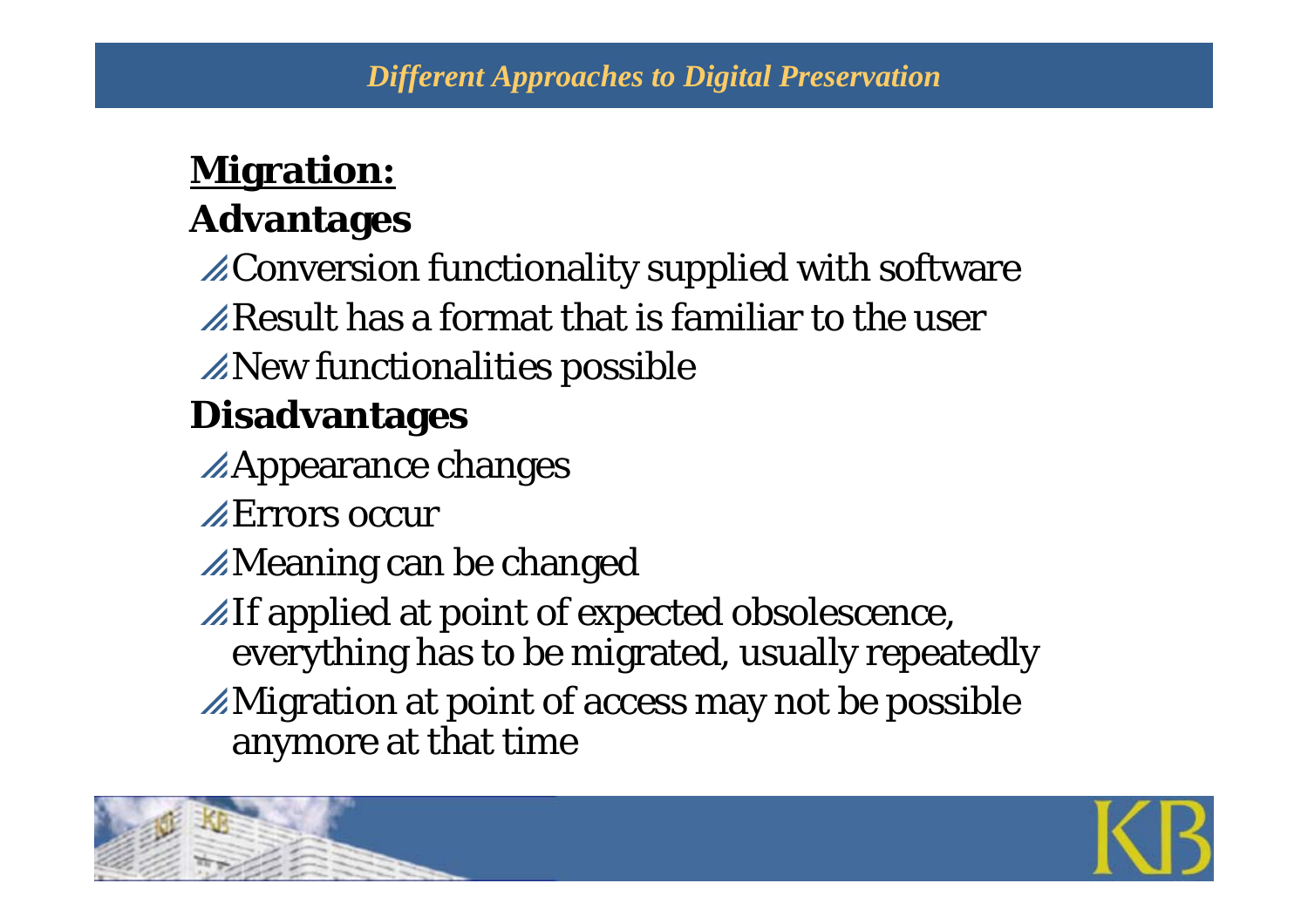#### **Normalisation:**

- Converting all objects into
- $\triangle$ One or more preferred formats
- $\angle A$  chosen preservation format, for instance XML
- $\n *A* more generic format\n$
- Normalisation is also used to describe data-extraction: Creating a logical description of the data, with tags

## **Examples:**

- $\mathbb Z$ National Archives of Australia: Storing everything in XML
- $\mathbb Z$ Universal Virtual Computer
- $\mathbb Z$ Public Record Office Victoria: VERS



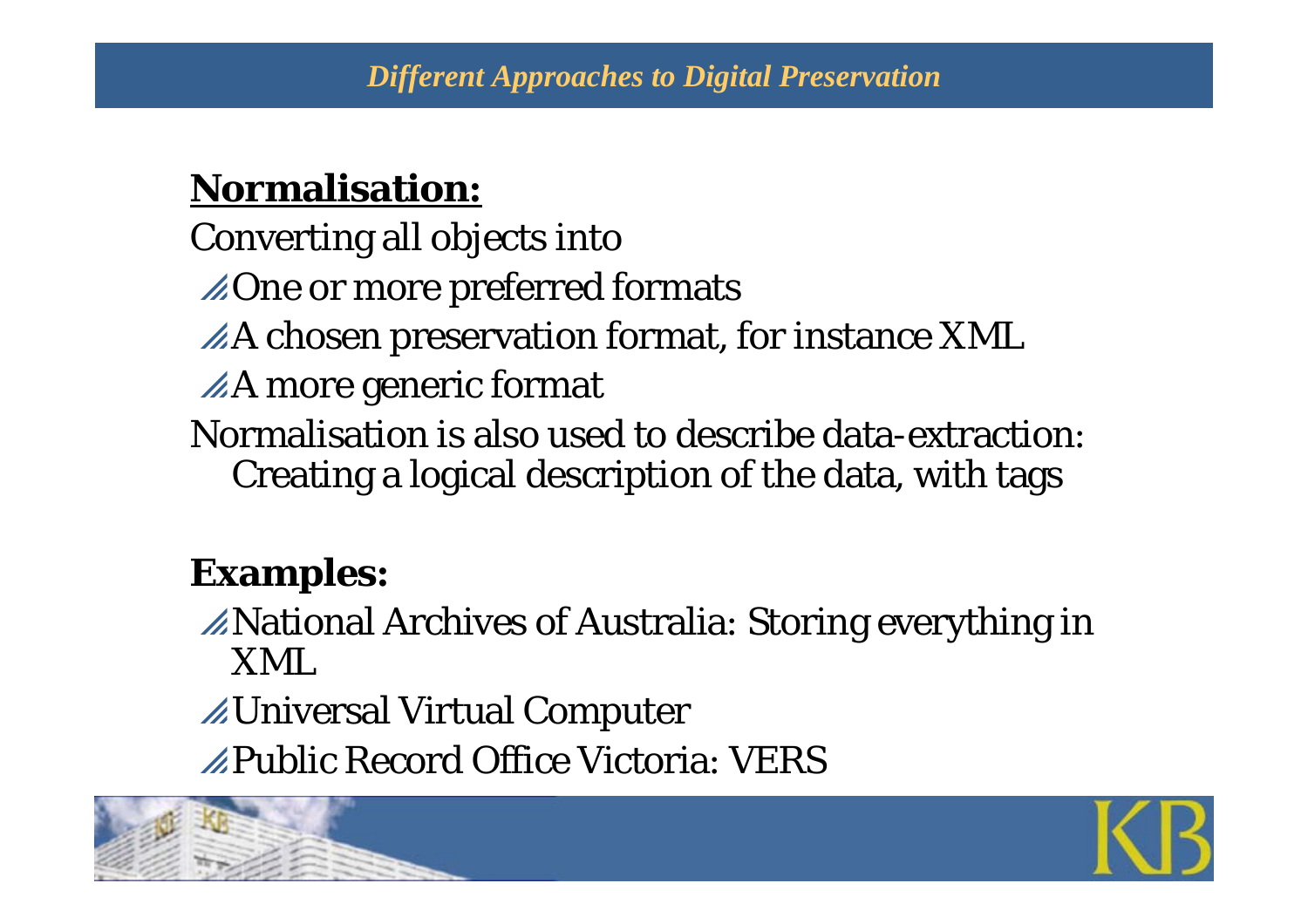#### **Normalisation:**

## **Advantages**

 $\angle A$  limited number of formats to maintain

- $\mathscr{A}$  Formats chosen have a higher chance of surviving longer
- $\mathbb Z$ Using a logical description enhances the chances of future comprehension

# **Disadvantages**

- $\mathscr{A}$  (See migration)
- $\mathbb Z$ Not flexible
- $\mathbb Z$ Possible wrong choice of formats



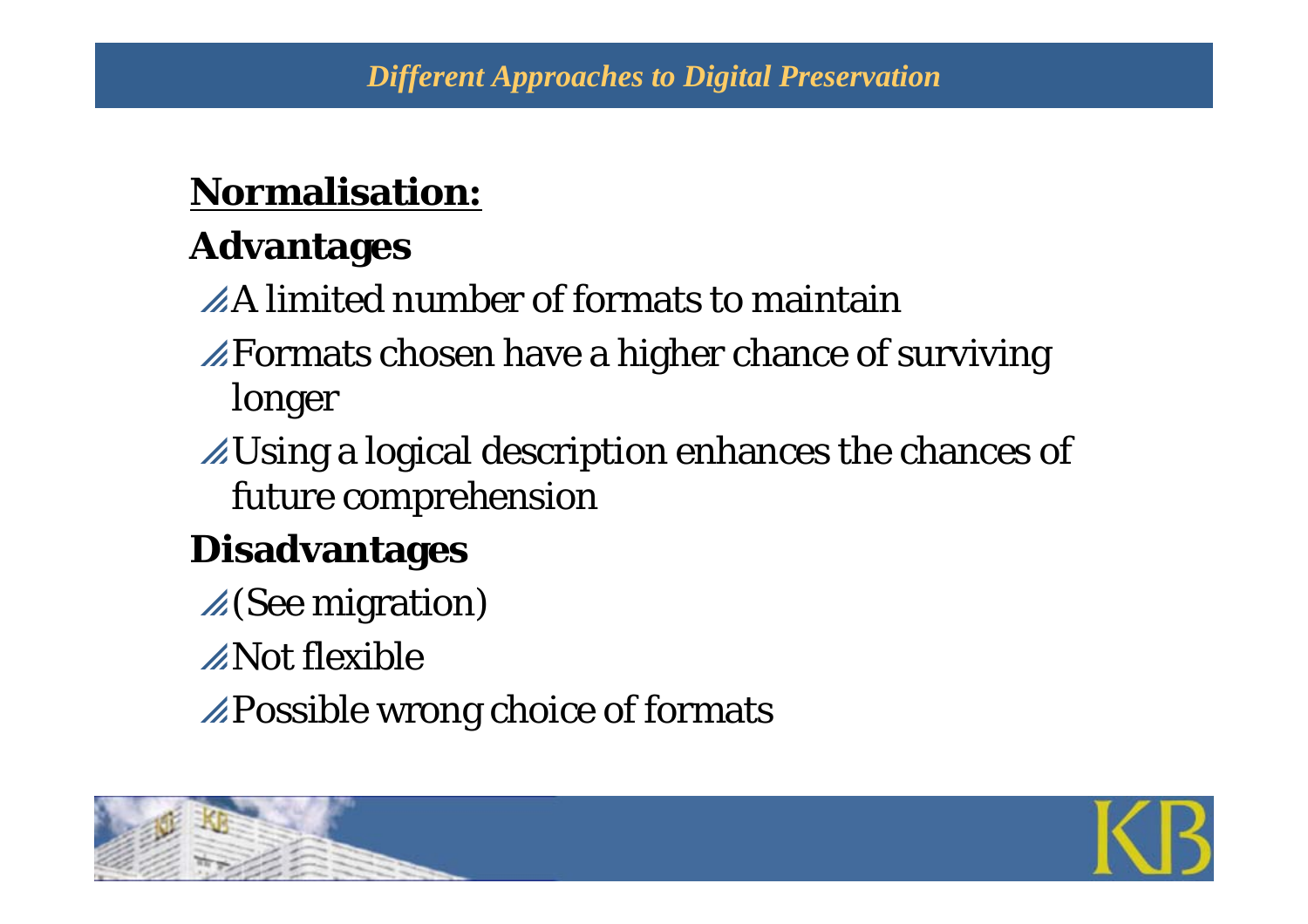#### **Emulation:**

Recreating the behaviour of one computer on another Possibilities:

 $\mathscr{A}$ Hardware emulation

 $\angle Z$ Software emulation

 $\mathbb Z$ Emulation of an operating system

 $\mathbb Z$ Emulation using an intermediate layer or virtual machine

## **Examples:**

 $\mathbb Z$ Emulators for game computers

**ZUniversal Virtual Machine** 

pEmulation Virtual Computer (Jeff Rothenberg)



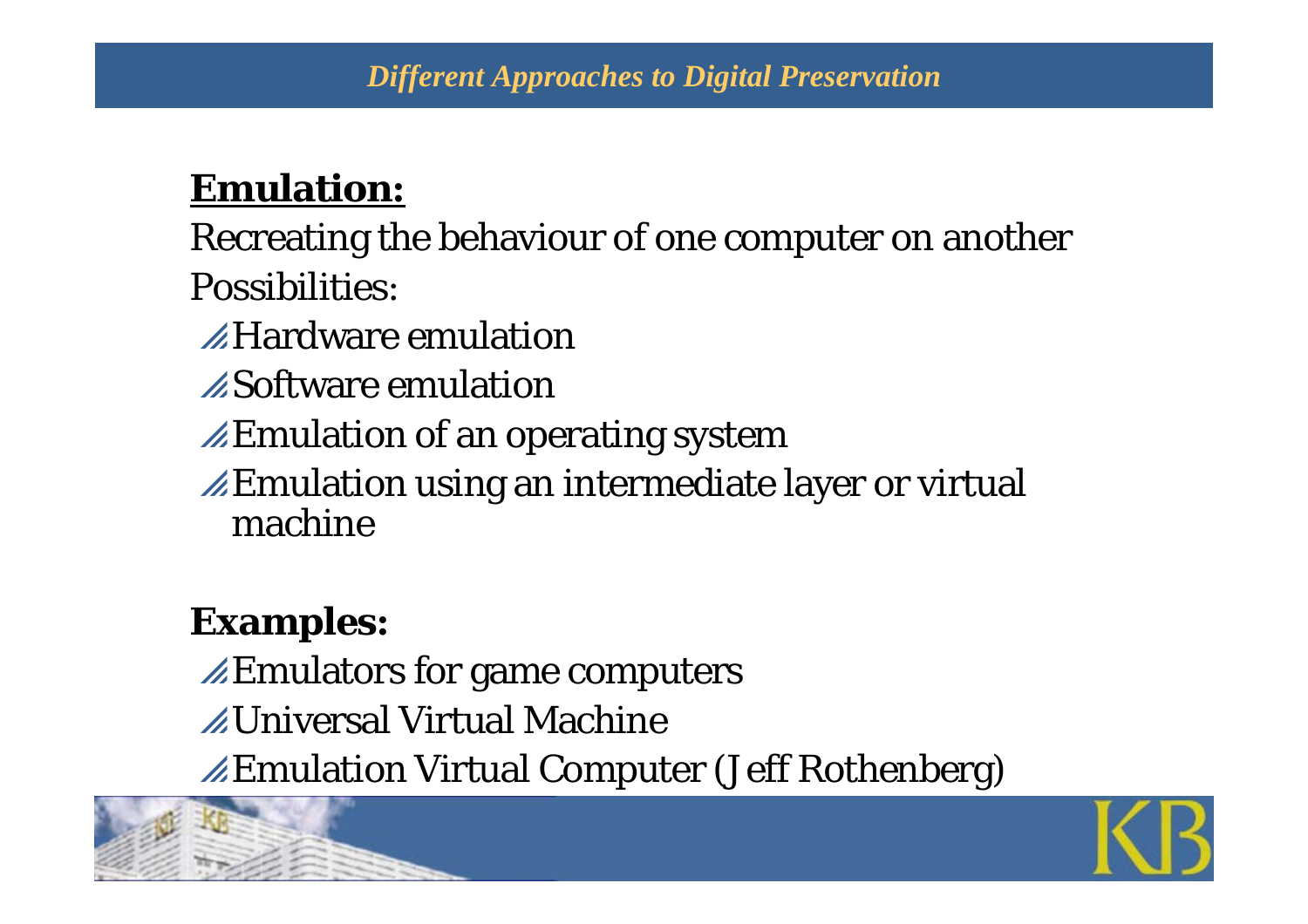#### **Emulation:**

### **Advantages**

 $\mathbb Z$ Original file is kept accessible

- $\mathbb Z$ Applicable to every sort of digital object, including programmes
- $\mathbb Z$ One-time effort for large groups of digital objects

### **Disadvantages**

- $\mathbb Z$ Never operationalised for digital preservation
- $\mathbb Z$ Technological challenging
- $\mathbb Z$ Result may not be what user wants



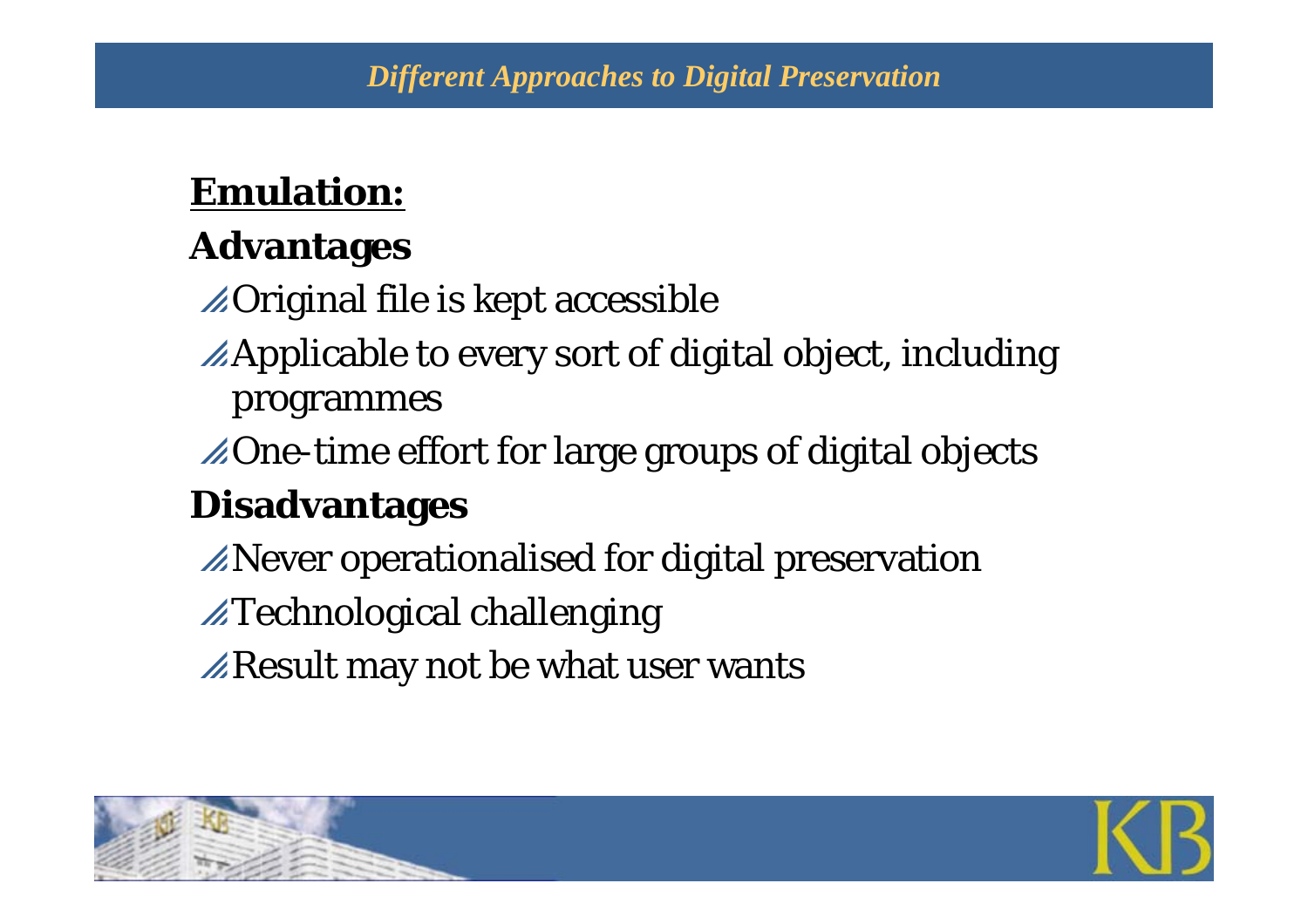#### **Encapsulation:**

'Wrapping' the content in a description Possibilities:

 $\mathbb Z$ Including the original file in an XML document

 $\mathbb Z$ Including links to software with the file in the description

 $\mathbb Z$ Including the software itself

## **Examples:**

 $\mathbb{Z}$ Archival Information Packages (AIP) that contain metadata and content files**AVERS** 

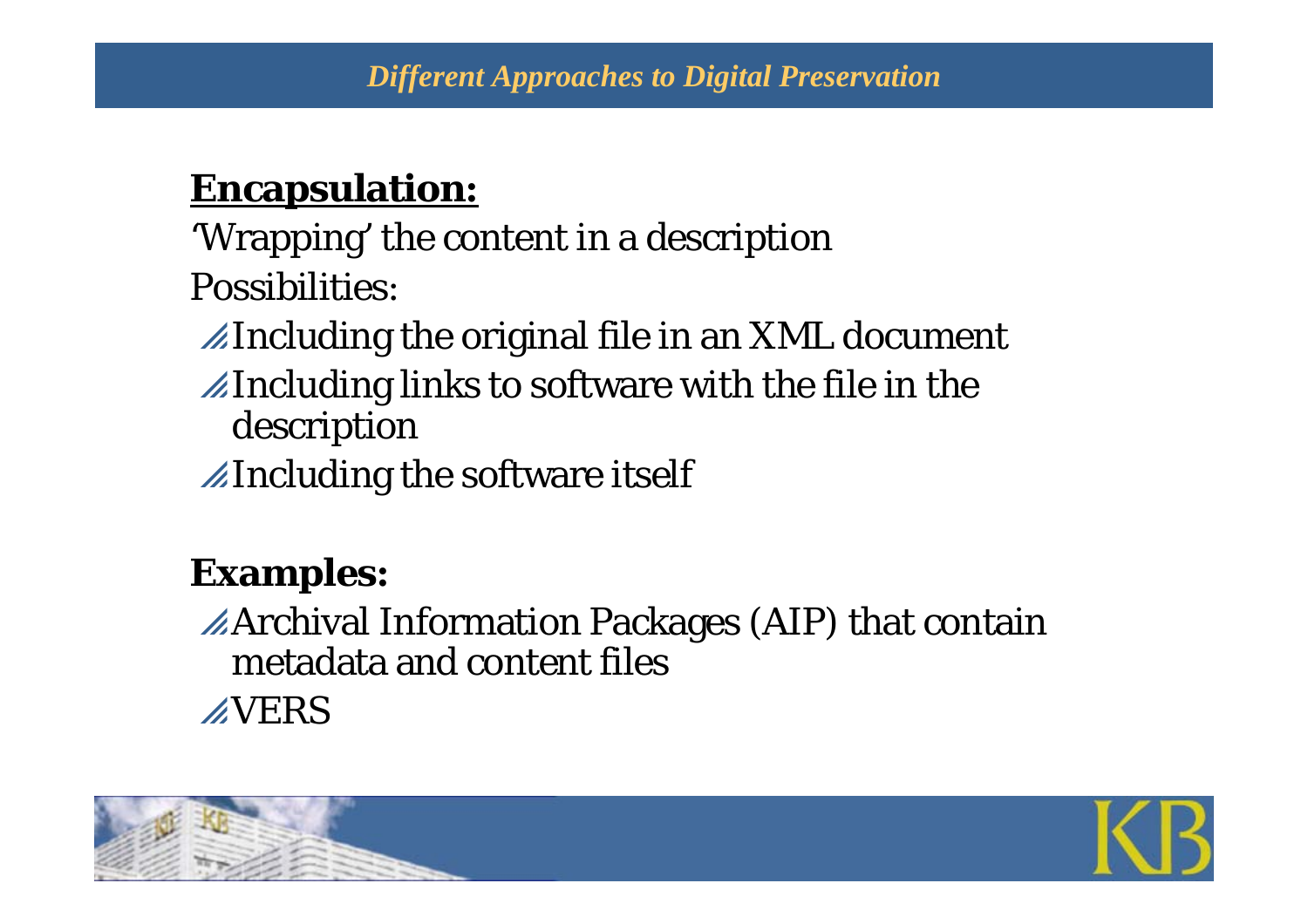#### **Encapsulation:**

### **Advantages**

 $\mathbb Z$  Keeping options open through extensive descriptions **Disadvantages**

- pUpdating metadata difficult
- $\mathbb Z$ In fact: nothing has really been done yet, strategy still has to be chosen
- $\mathbb Z$ Including (links to) software does not offer any guarantees



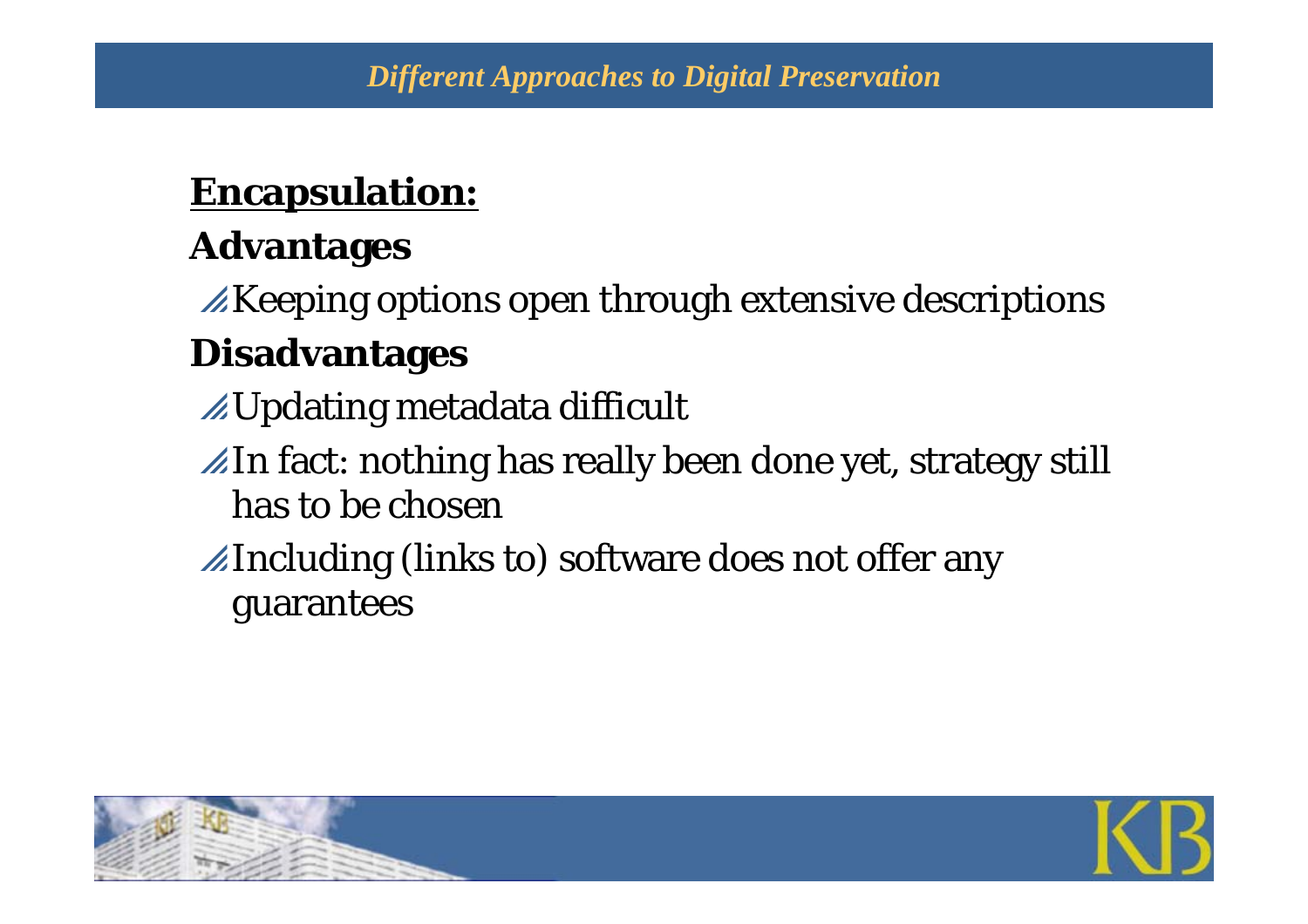### **Technology preservation**

 $\mathscr{L}$ Often referred to as a hardware museum  $\mathscr{A}$ Saving everything: files, software and hardware and keep them alive  $\mathbb Z$ Maintanance almost impossible  $\mathbb Z$ Unworkable for larger quantities

## **Re-engineering**

 $\mathbb Z$ Also called data recovery or digital archaeology  $\mathscr{B}$ Saving the bits and restore their readability/usability pLabour intensive and technical challenging  $\mathbb Z$ The original is not available so no way to know how it should look like



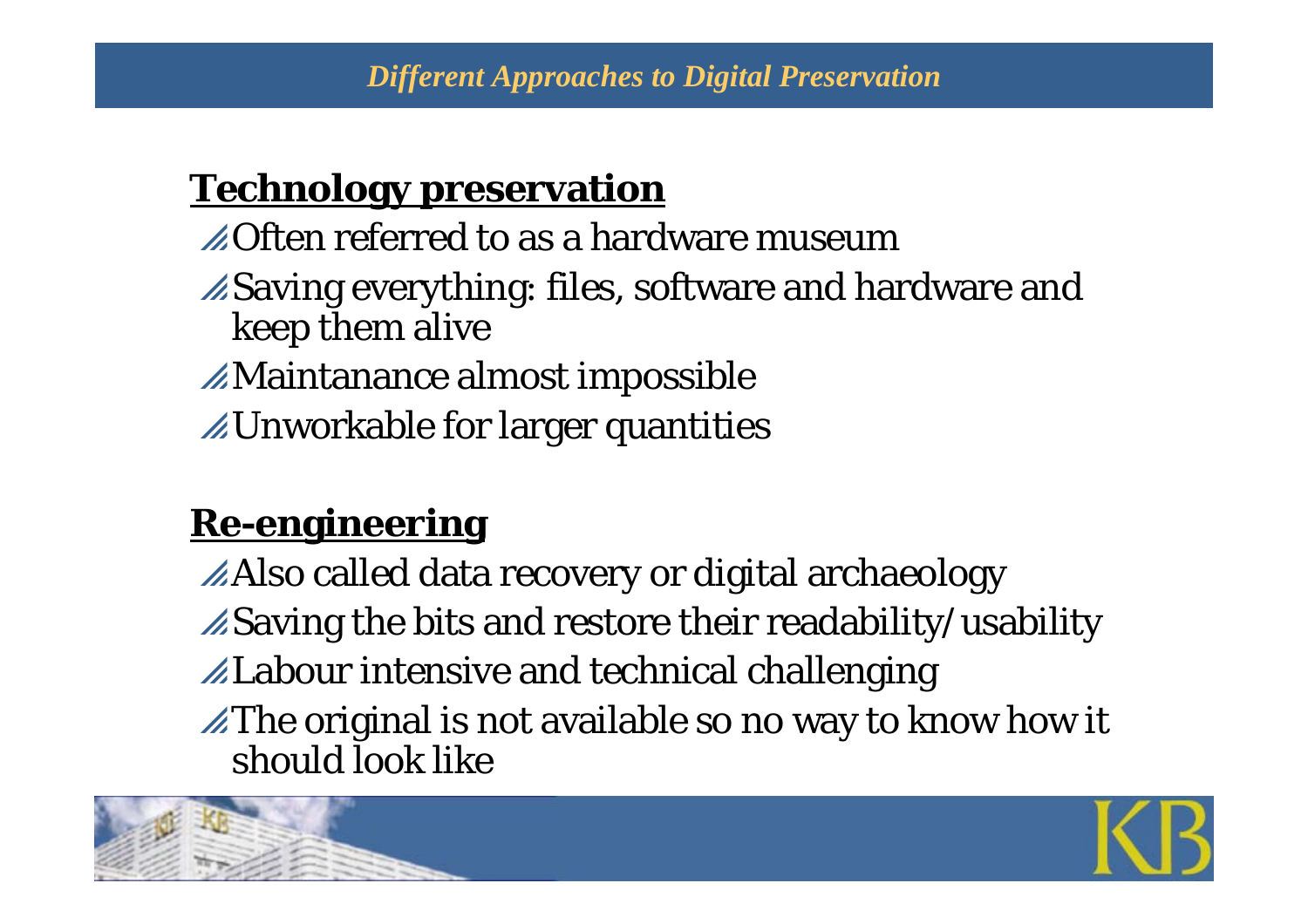#### **Current choices:**

- $\mathbb Z$ Most repositories keep their options open
- $\mathbb Z$ Migration usually preferred
- $\mathbb Z$ Choices depend on sort of digital objects
	- $\mathbb Z$ Normalisation applied if content is considered the first priority
	- $\mathscr{A}$ Encapsulation if context is important
	- $\mathbb Z$  Emulation (all thought not operational yet) for complex digital objects
- pChoices depend on state of R&D
	- pLarge scale migration not necessary yet because digital archiving is new
	- $\mathbb Z$  Hesitation about emulation because there is not a working example available

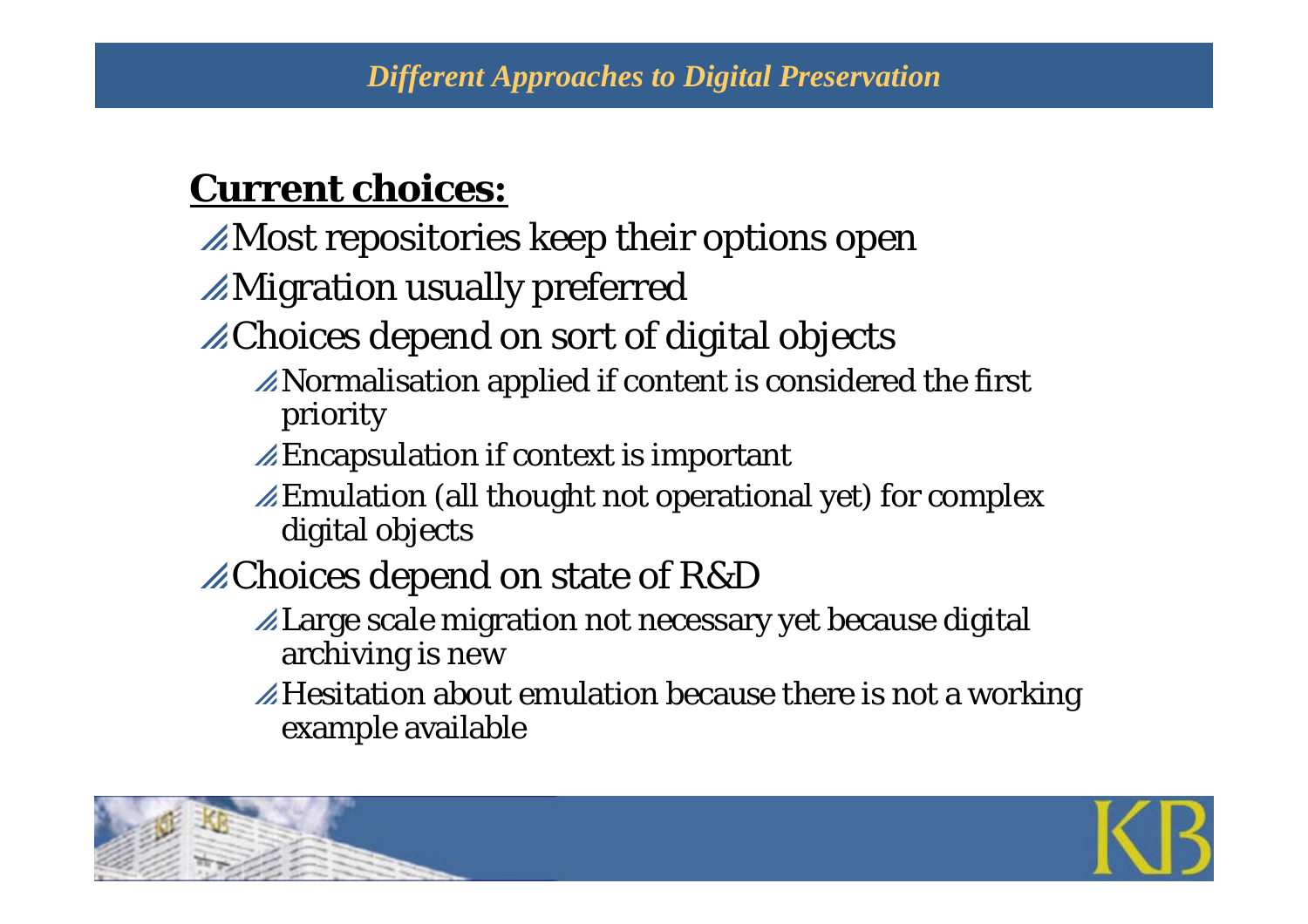#### **Strategies are not enough: we need tools that…**

- $\mathbb Z$ Make a strategy possible (emulators, virtual machines)
- $\mathbb{Z}$ Help choose a strategy
- $\mathbb{Z}$ Help perform the strategy
- $\mathbb Z$ Maintain the link between originals and conversions
- $\mathbb Z$ Enable interoperability and co-operation between different repositories

### **Tools have to be implemented**

 $\mathbb Z$ In the digital archiving system  $\mathbb{Z}$ In the digital archiving workflow